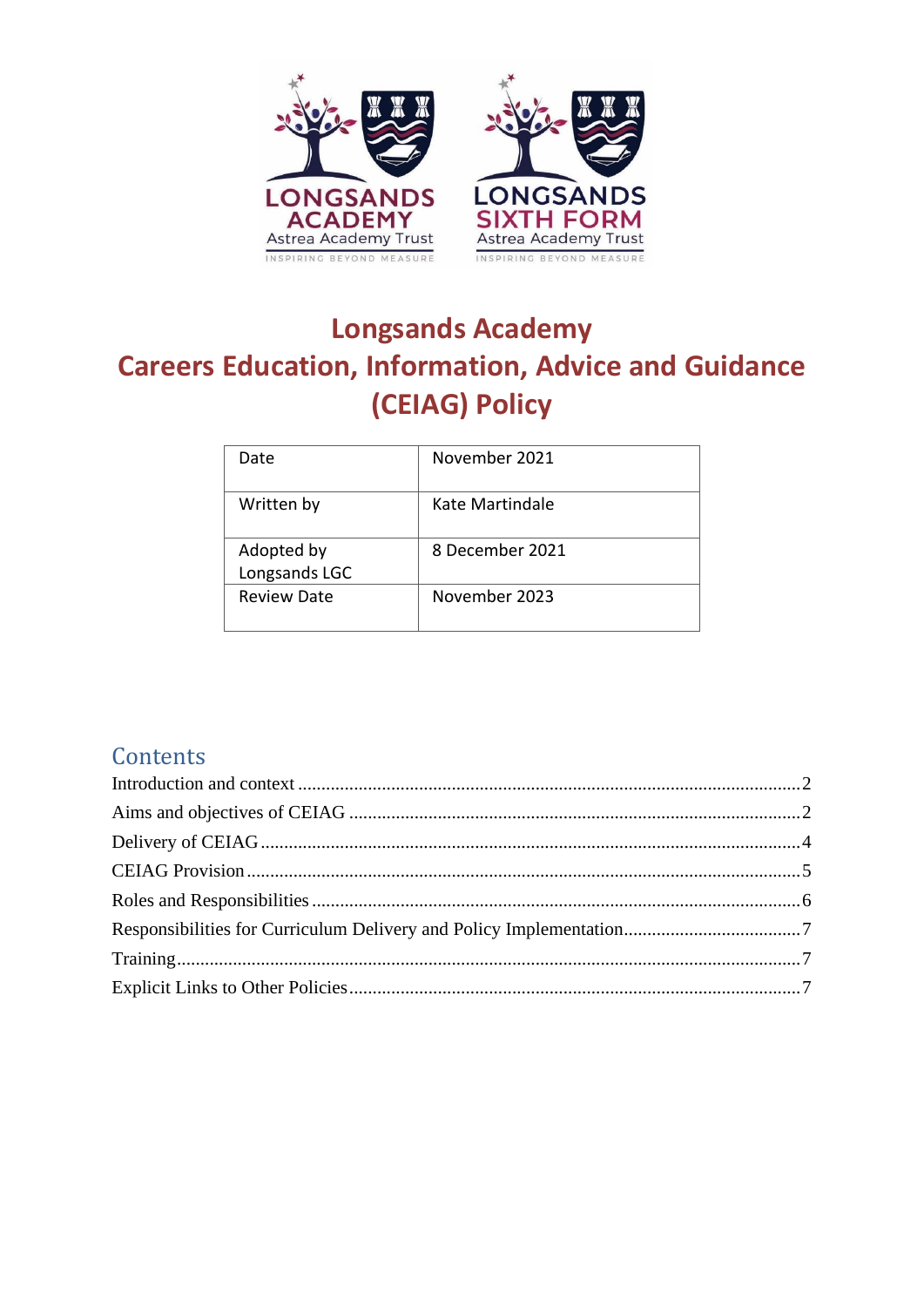#### <span id="page-1-0"></span>**Introduction and context**

#### **Statutory Requirements**

The Education Act (2011) placed schools under a statutory duty to provide access to independent and impartial careers guidance for all students in years 9 to 11. In April 2013, the Government extended this duty to years 8 to 13. A further addition to the Technical and Further Education Act (2017) states that schools in England "must ensure there is an opportunity for a range of education and training providers to access registered students during the relevant phase of their education, for the purpose of informing them about approved technical education qualifications or apprenticeships".

Further statutory guidance (2018) requires schools to offer their students access to employment, apprenticeship and training providers, and to publish a statement outlining this access to providers. It is also a requirement (since September 2018) that "every school needs a [named] Careers Leader who has the energy and commitment, and backing from their senior leadership team, to deliver the careers programme across all eight Gatsby Benchmarks."

#### **Overview of Careers**

At Longsands Academy, the statutory requirements above are extended to all students with the same entitlement being offered to all students from Years 7 to 13. Longsands Academy provides individual careers guidance, careers information and a careers education programme. The programme offers a wide range of activities and is complemented by partnerships and extensive links with many external agencies including local employers, training providers and Higher Education Institutions. The policy for careers education, information, advice and guidance (CEIAG) is underpinned by a range of key school policies and curriculum areas, especially Personal Development. The Academy is committed to ensuring that wherever possible, all young people leave the Academy to enter employment, further education, or training.

We are proud of the fact that the proportion of our students not in education, employment or training (NEET) by the October of leaving our school is very low. Up to date information about our leavers' destinations is available on our school website.

# <span id="page-1-1"></span>**Aims and objectives of CEIAG**

Through carefully planned careers lessons, employer encounters and other activities, we aim to provide high quality, impartial careers advice and guidance to raise students' aspirations. We also aim to ensure that the careers provision meets the requirements outlined in the Gatsby benchmarks – see below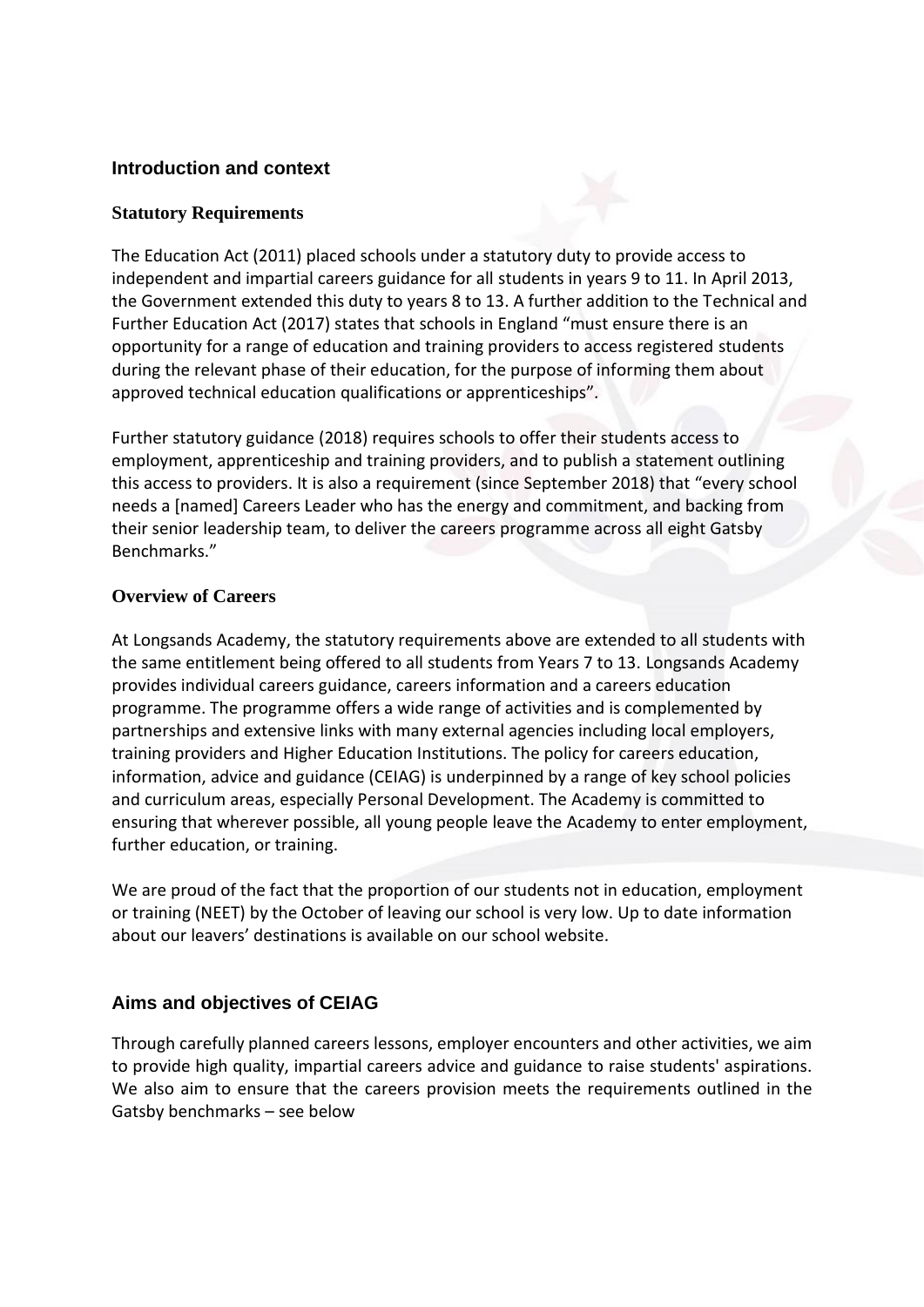| 1. A stable careers programme                            | Every school and college should have an embedded programme of career education and guidance that<br>is known and understood by students, parents, teachers, governors and employers.                                                                                                                  |
|----------------------------------------------------------|-------------------------------------------------------------------------------------------------------------------------------------------------------------------------------------------------------------------------------------------------------------------------------------------------------|
| 2. Learning from career and labour market<br>information | Every student, and their parents, should have access to good quality information about future study<br>options and labour market opportunities. They will need the support of an informed adviser to make<br>best use of available information.                                                       |
| 3. Addressing the needs of each student                  | Students have different career guidance needs at different stages. Opportunities for advice and<br>support need to be tailored to the needs of each student. A school's careers programme should embed<br>equality and diversity considerations throughout.                                           |
| 4. Linking curriculum learning to careers                | All teachers should link curriculum learning with careers. STEM subject teachers should highlight the<br>relevance of STEM subjects for a wide range of future career paths.                                                                                                                          |
| 5. Encounters with employers and employees               | Every student should have multiple opportunities to learn from employers about work, employment<br>and the skills that are valued in the workplace. This can be through a range of enrichment activities<br>including visiting speakers, mentoring and enterprise schemes.                            |
| <b>6. Experiences of workplaces</b>                      | Every student should have first-hand experiences of the workplace through work visits, work<br>shadowing and/or work experience to help their exploration of career opportunities and expand their<br>networks.                                                                                       |
| 7. Encounters with further and higher<br>education       | All students should understand the full range of learning opportunities that are available to them. This<br>includes both academic and vocational routes and learning in schools, colleges, universities and in the<br>workplace.                                                                     |
| 8. Personal guidance                                     | Every student should have opportunities for guidance interviews with a career adviser, who could be<br>internal (a member of Academy staff) or external, provided they are trained to an appropriate level.<br>These should be available whenever significant study or career choices are being made. |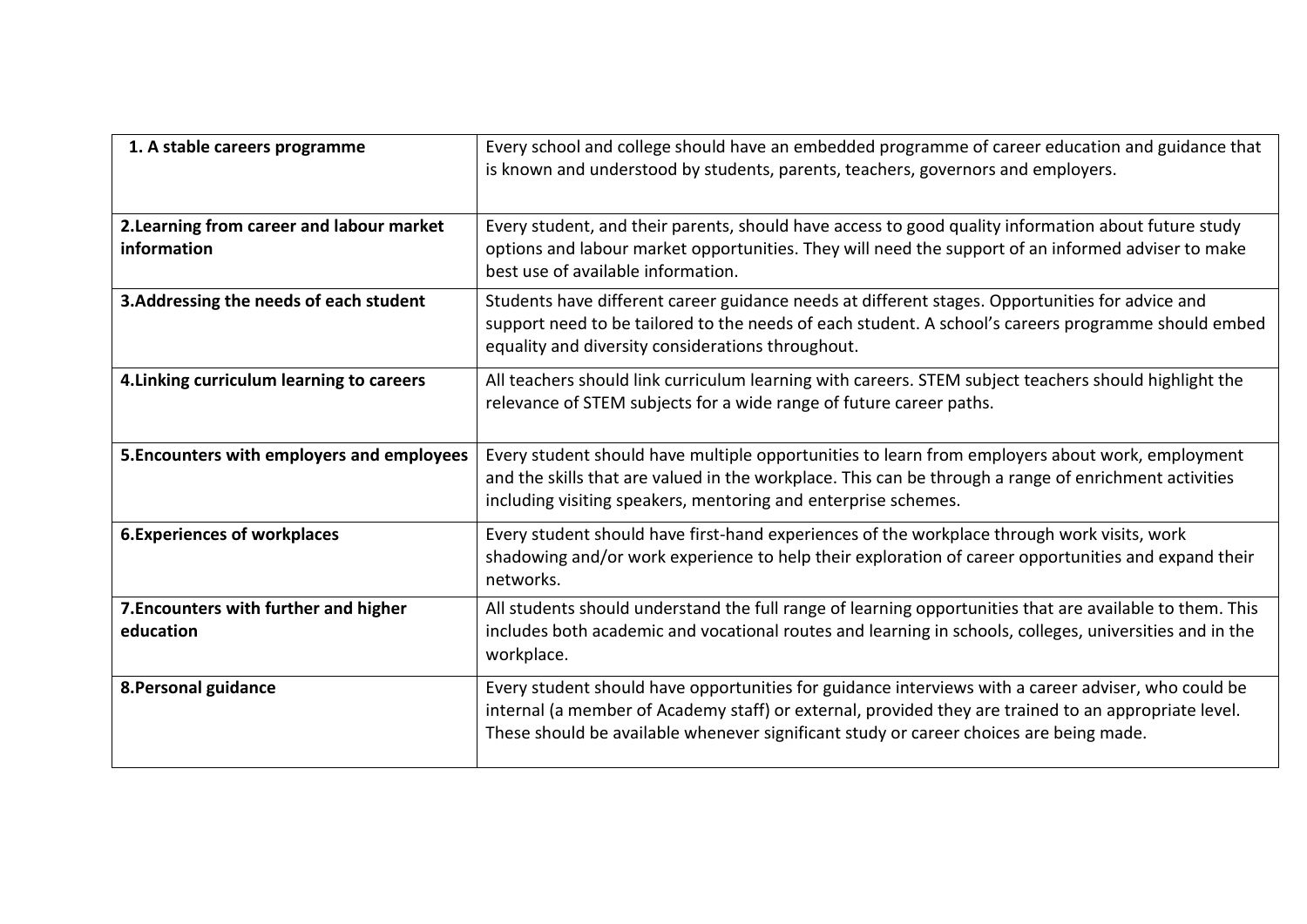All students have access to impartial careers information and guidance appropriate to their age and ability. This should promote equality of opportunity, inclusion and diversity and challenges stereotyping. Students are encouraged to develop the knowledge and skills needed to make informed choices and manage transitions e.g. from Year 11 to post-16 opportunities and from the sixth form into higher education or employment.

Through the programme, our students will be able to:

- Relate their studies to and understand the world of work.
- Review their experiences and achievements and present and discuss these with others and set realistic goals for self-improvement.
- Research and understand the range of education, employment and training opportunities available to them at post-16, post-18 and further into the future.
- Make informed decisions about their future and manage transitions, for example between Key Stages or between school and university or the world of work.
- Be aware of sources of financial help for learning.
- Develop key transferrable knowledge and skills related to labour market information (LMI), employability and the workplace.
- Develop qualities of resilience, communication, aspiration and critical thinking through timely and relevant activities and opportunities that are directly transferrable to a range of employment, apprenticeship and further education pathways.
- Access a range of information from employment, apprenticeship and higher education providers, as well as related external agencies such as UCAS and Student Finance England

# <span id="page-3-0"></span>**Delivery of CEIAG**

The policy aims will be achieved through both fixed elements and informal learning opportunities:

- i) Fixed Provision to be achieved through:
- The Personal Development (PD) curriculum, delivered by academy staff who have been supported with training and CPD, using regularly updated teaching materials and resources;
- The planned subject curriculum, e.g. Science, Maths, English, Computing and IT
- Assemblies
- Tutor time
- ii) Additional Provision to be achieved through:
- Workplace experiences
- Encounters with further education
- Encounters with employers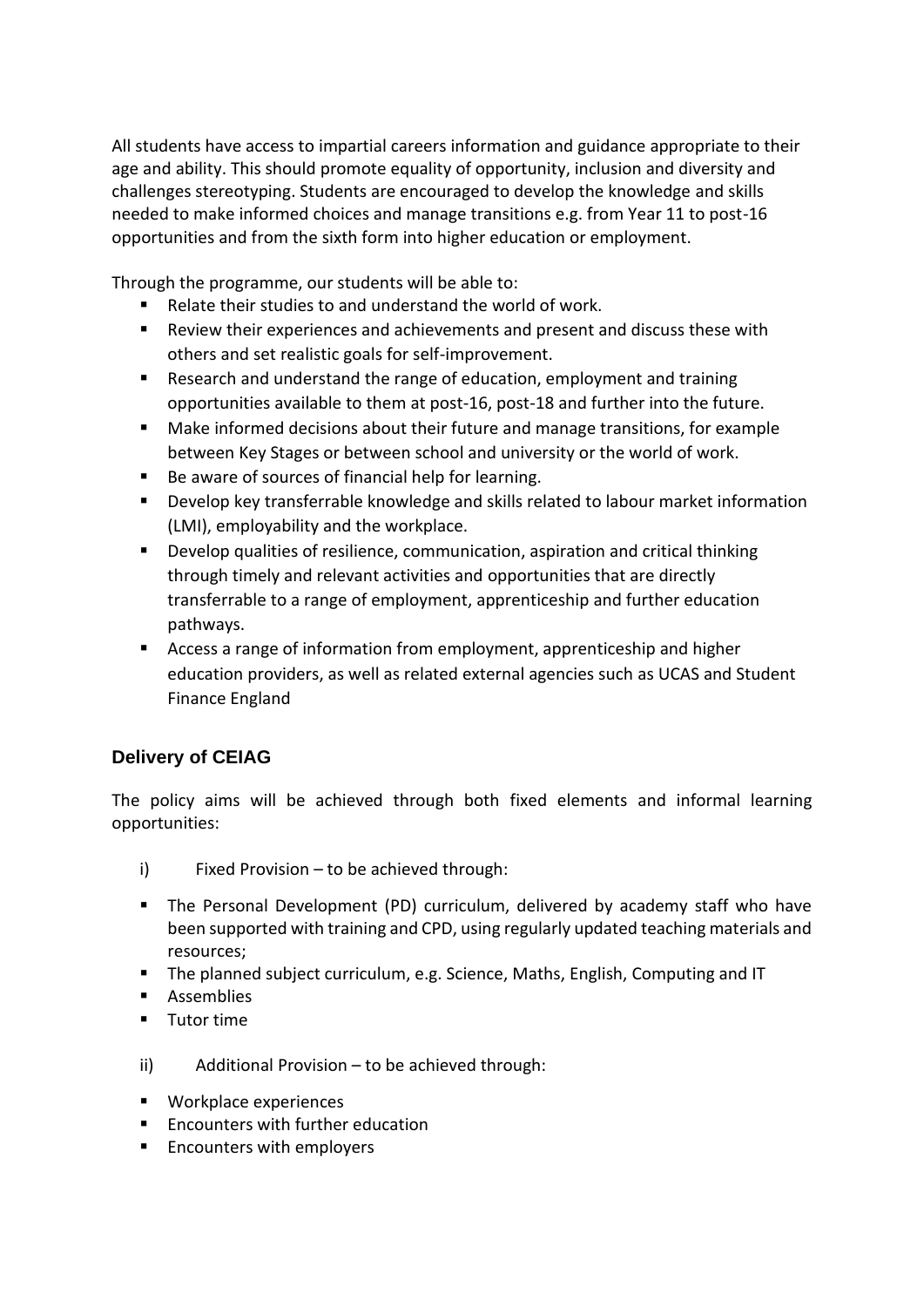# <span id="page-4-0"></span>**CEIAG Provision**

#### **Entitlement statements:**

By the end of year 9, all students will have the opportunity to:

- Look at information about learning pathways.
- Discuss, with employers, what skills are needed in life and work.
- Self- reflect, think about themselves, their strengths and their aspirations.
- Use career information resources, including online careers platforms (JED, Morrisby Careers and Unifrog, and LMI.
- Watch videos and engage with career stories.
- Look at company and sector specific resources.
- Discuss mental and physical health and wellbeing relating to work-life balance.
- Learn about rights and responsibilities.
- Learn about personal finances, budgeting, borrowing, credit and debt.
- Learn about stereotypes, prejudice and discrimination and the Equality Act 2010.

By the end of year 11, all students will have the opportunity to:

- Recognise the value of challenging themselves and trying new experiences.
- Reflect on and record achievements, experiences and learning.
- Consider what learning pathway they should pursue next.
- Explore the full range of possibilities open to them and learn about recruitment processes and the culture of different workplaces.
- Research the labour market and the education system.
- Interact with FE and HE
- Research the world of work, including experiencing a week placement in the workplace.
- Research how recruitment and selection processes work and what they need to do to succeed in them, including a mock interview.
- Take steps to achieve in their GCSEs and make a decision about their post-16 pathway.
- Reflect on their physical and mental wellbeing and consider how they can improve these.
- Recognise the role that money and finances will play in the decisions that they make in their life and career.
- Reflect and discuss their plans with an impartial, qualified guidance advisor.

By the end of year 13, all students will have the opportunity to:

- Explore the full range of possibilities open to them and learn about recruitment processes and the culture of different workplaces.
- Develop a clear direction of travel in their career and actively pursue this.
- Actively seek out information on the labour market, using Unifrog, to support their career.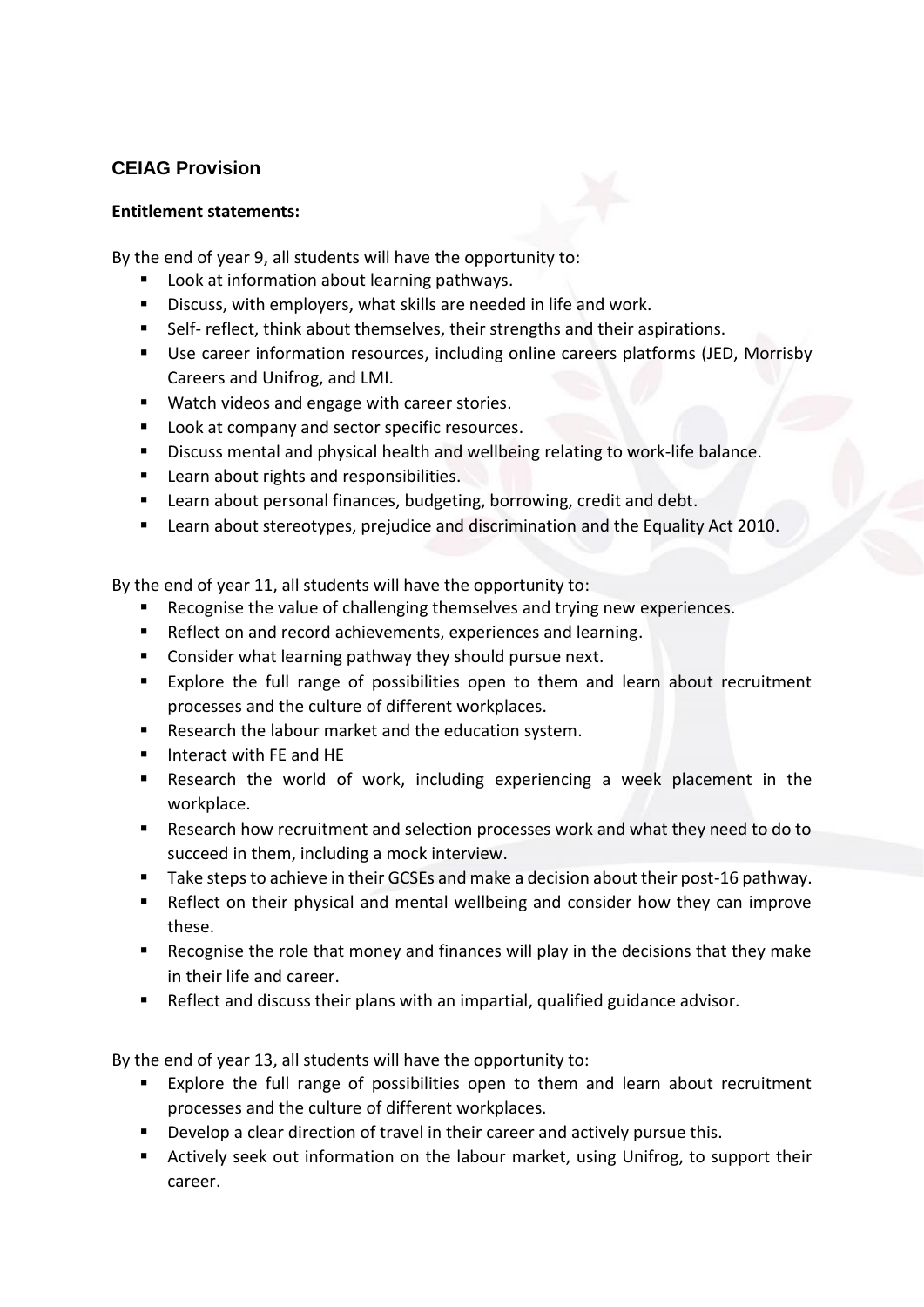- Develop a clear understanding of the learning pathways and qualifications that they will need to pursue their career.
- Interact with FE and HE.
- Reflect and discuss their plans with an impartial, qualified guidance advisor.
- Analyse and prepare for recruitment and selection processes via a mock interview.
- Prepare for the world of work and the skills required by spending a week in the workplace.
- Evaluate different media, information sources and viewpoints and reflect on the best way to get information for their career.
- Plan for the kind of balance of work and life that they want and take action to improve their physical and mental wellbeing.
- Learn how to manage their own money and plan their finances (e.g. thinking about student loans)

We have a duty under the Equalities Act 2010, to ensure that our provision is inclusive of all students. We understand that a proportion of our students will not identify as heterosexual or cisgender (where their birth sex correlates to their gender identity). We will also carefully consider special educational needs or disability, religion, cultural and linguistic background when planning and delivering CEIAG.

# <span id="page-5-0"></span>**Roles and Responsibilities**

#### **The Local Governance Committee (LGC)**

Longsands LGC will ratify and adopt the CEIAG policy and hold the Principal to account for its implementation.

#### **The Principal/Assistant Principal**

The Principal, Assistant Principal: Personal Development and the Careers Lead are responsible for ensuring that CEIAG is taught consistently across the school, and for managing access requests from providers.

#### **Staff**

Staff are responsible for:

- Delivering Careers Education lessons in an impartial way
- Modelling positive attitudes to diversity
- Monitoring progress through signposting in the sessions
- Responding to the needs of individual students and signposting students to sources of accurate, impartial careers and LMI
- Referring students for additional one to one guidance